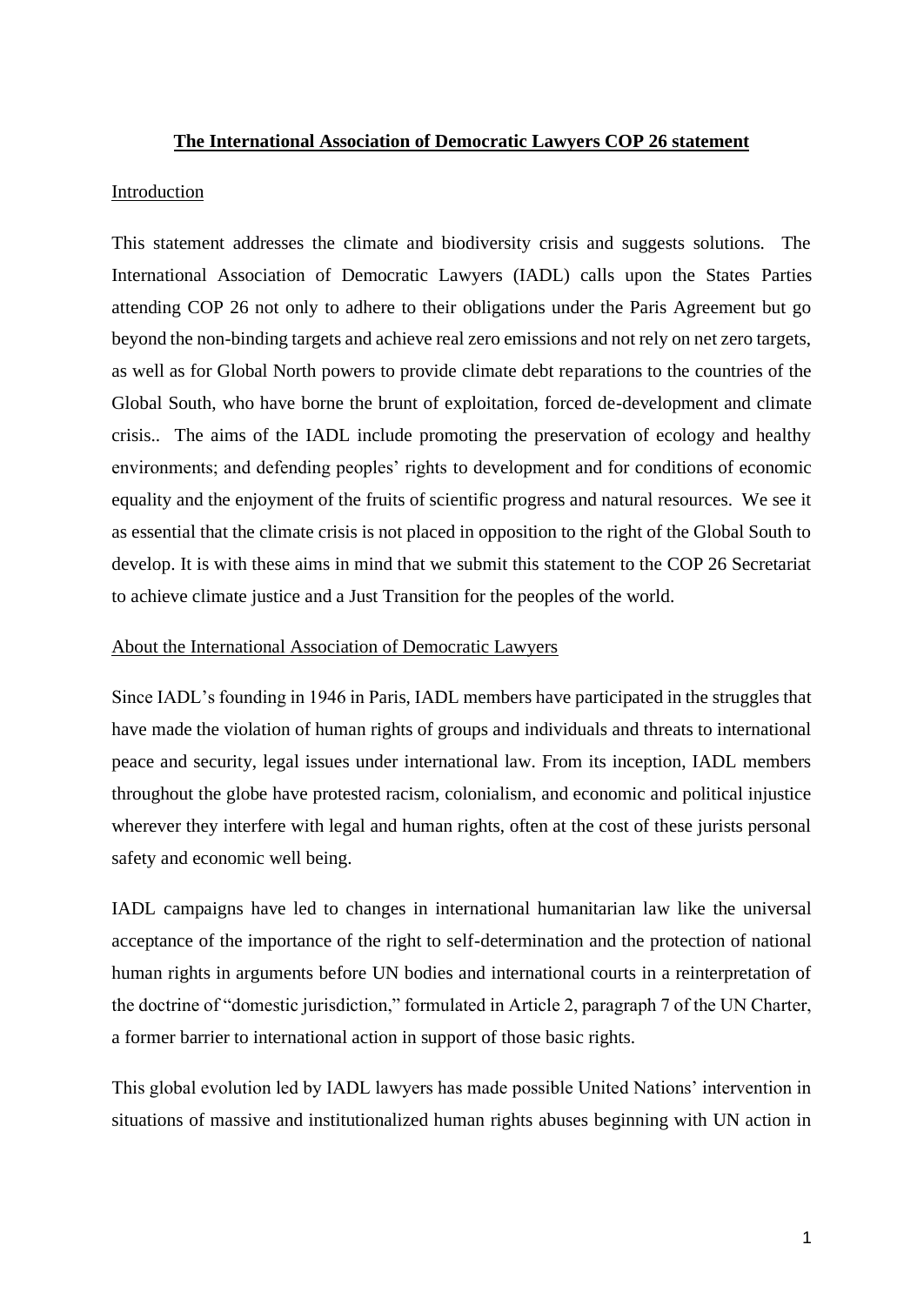the 1960's regarding South Africa's apartheid policies which had divested all human and legal rights from the black majority.

Through their efforts IADL lawyers have helped to establish fundamental concepts of international and domestic law including the declaration of apartheid as a crime against humanity; the provision of prisoner of war status to combatants from liberation movements; prohibition of the use of unilateral force by one nation against another; the recognized legal right of peoples to self-determination; the recognized legal rights of women and children; and the almost universal public policy acceptance that there should be legal remedies for racial, religious, economic and cultural discrimination and persecution.

### IADL's aims

The aims of the International Association of Democratic Lawyers, a Non-Governmental Organization (NGO) with consultative status to ECOSOC and UNESCO are:

- ➢ To facilitate contact and exchanges of views among lawyers and lawyers-associations of all countries to foster understanding and goodwill among them.
- $\triangleright$  To work together to achieve the aims set out in the Charter of the United Nations.
- $\triangleright$  To ensure common action by lawyers:
- In the realm of law, the study and practice of the principles of democracy to encourage the maintenance of peace and cooperation among nations.
- To restore, defend and develop democratic rights and liberties in legislation and in practice.
- To promote the independence of all peoples and to oppose any restriction on this independence whether in law or in practice.
- To defend and promote human and peoples' rights.
- **To promote the preservation of ecology and healthy environments.**
- To struggle for strict adherence to the rule of law and the independence of the judiciary and legal profession.
- To defend peoples' rights to development and for conditions of economic equality and **the enjoyment of the fruits of scientific progress and natural resources.**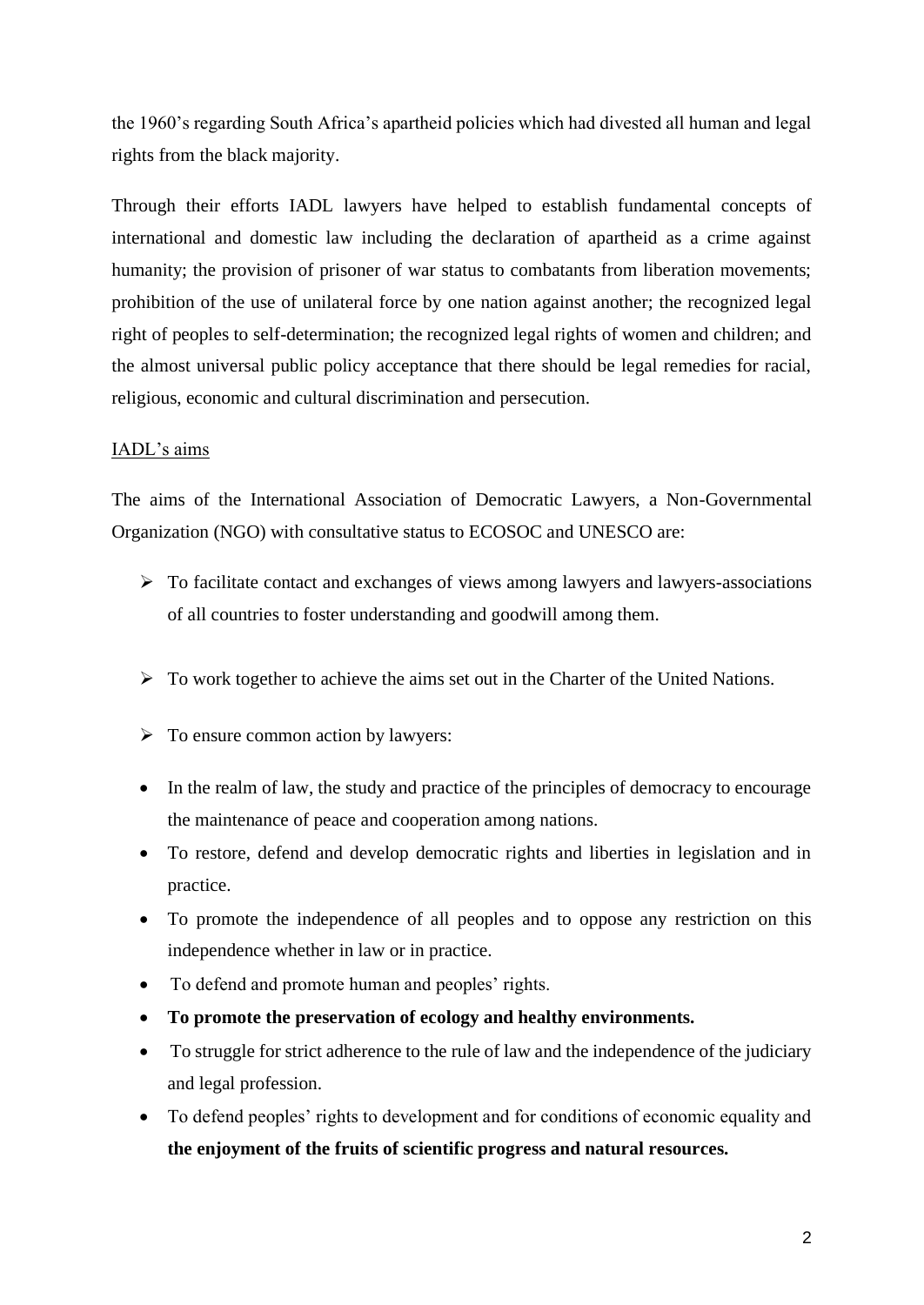# Lack of Progress in meeting the Paris Agreement Targets

# A. IPCC report

The IPCC confirmed in August 2021<sup>1</sup> that:

- It is unequivocal that human influence has warmed the atmosphere, ocean and land.
- Widespread and rapid changes in the atmosphere, ocean, cryosphere and biosphere have occurred.
- The scale of recent changes across the climate system as a whole and the present state of many aspects of the climate system are unprecedented over many centuries to many thousands of years.
- Human-induced climate change is already affecting many weather and climate extremes in every region across the globe. Evidence of observed changes in extremes such as heatwaves, heavy precipitation, droughts, and tropical cyclones, and, in particular, their attribution to human influence, has strengthened since the Fifth Assessment Report (AR5).
- Improved knowledge of climate processes, paleoclimate evidence and the response of the climate system to increasing radiative forcing gives a best estimate of equilibrium climate sensitivity of 3°C, with a narrower range compared to AR5.

Furthermore, in relation to possible 'Climate Futures', the IPCC suggested that:

- Global surface temperature will continue to increase until at least the mid-century under all emissions scenarios considered. Global warming of 1.5°C and 2°C will be exceeded during the 21st century unless deep reductions in carbon dioxide (CO2) and other greenhouse gas emissions occur in the coming decades.
- Many changes in the climate system become larger in direct relation to increasing global warming. They include increases in the frequency and intensity of hot extremes, marine heatwaves, and heavy precipitation, agricultural and ecological droughts in some regions, and proportion of intense tropical cyclones, as well as reductions in Arctic sea ice, snow cover and permafrost.

<sup>1</sup> https://www.ipcc.ch/report/sixth-assessment-report-working-group-i/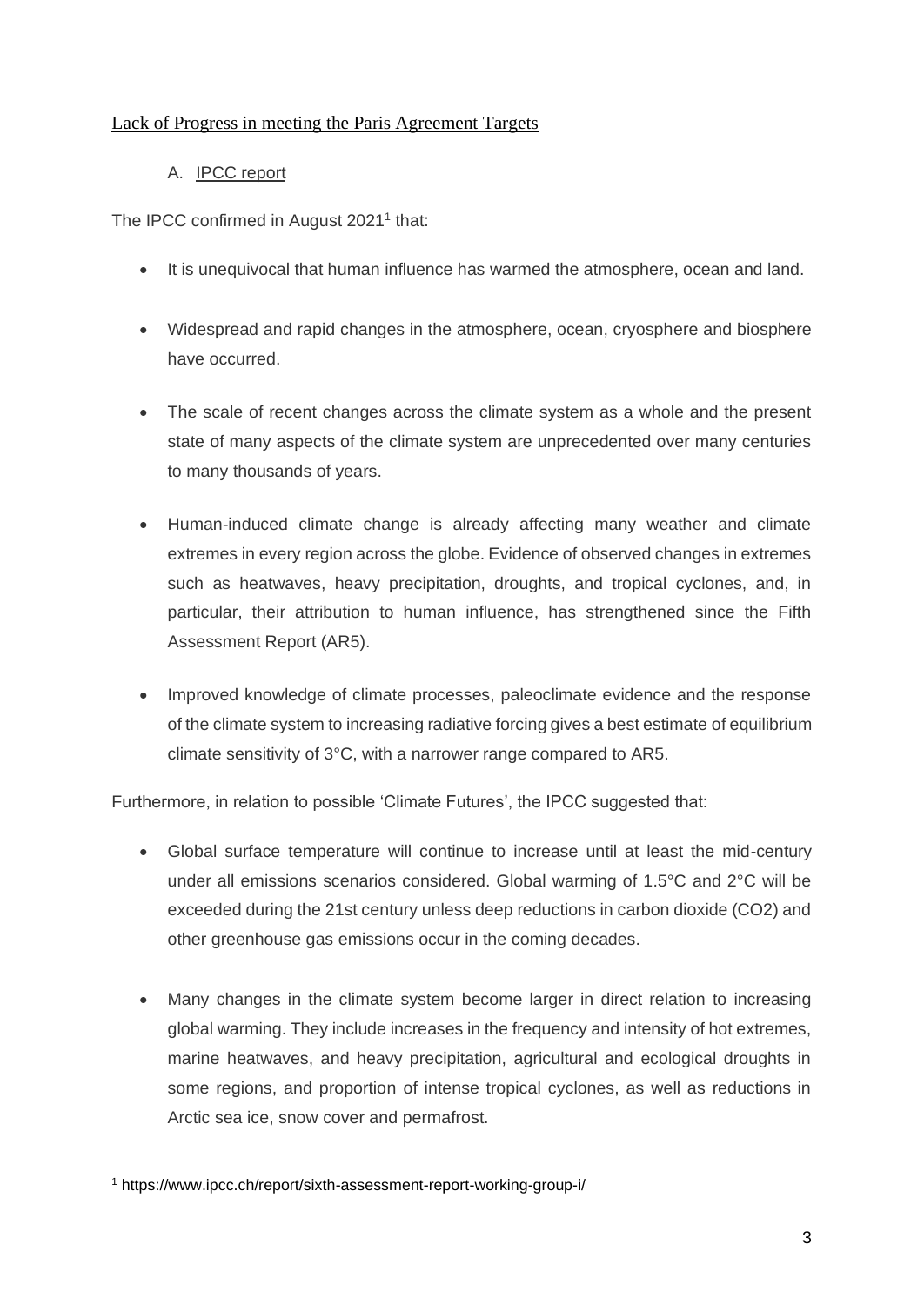- Continued global warming is projected to further intensify the global water cycle, including its variability, global monsoon precipitation and the severity of wet and dry events.
- Under scenarios with increasing CO2 emissions, the ocean and land carbon sinks are projected to be less effective at slowing the accumulation of CO2 in the atmosphere.
- Many changes due to past and future greenhouse gas emissions are irreversible for centuries to millennia, especially changes in the ocean, ice sheets and global sea level.

The IPCC provided us with 'Climate Information for Risk Assessment and Regional Adaptation':

- Natural drivers and internal variability will modulate human-caused changes, especially at regional scales and in the near term, with little effect on centennial global warming. These modulations are important to consider in planning for the full range of possible changes. With further global warming, every region is projected to increasingly experience concurrent and multiple changes in climatic impact-drivers. Changes in several climatic impact-drivers would be more widespread at 2°C compared to 1.5°C global warming and even more widespread and/or pronounced for higher warming levels.
- Low-likelihood outcomes, such as ice sheet collapse, abrupt ocean circulation changes, some compound extreme events and warming substantially larger than the assessed very likely range of future warming cannot be ruled out and are part of risk assessment.

The IPCC also provided proposals for limiting future Climate Change:

- From a physical science perspective, limiting human-induced global warming to a specific level requires limiting cumulative CO2 emissions, reaching at least net zero CO2 emissions, along with strong reductions in other greenhouse gas emissions. Strong, rapid and sustained reductions in CH4 emissions would also limit the warming effect resulting from declining aerosol pollution and would improve air quality.
- Scenarios with low or very low greenhouse gas (GHG) emissions (SSP1-1.9 and SSP1-2.6) lead within years to discernible effects on greenhouse gas and aerosol concentrations, and air quality, relative to high and very high GHG emissions scenarios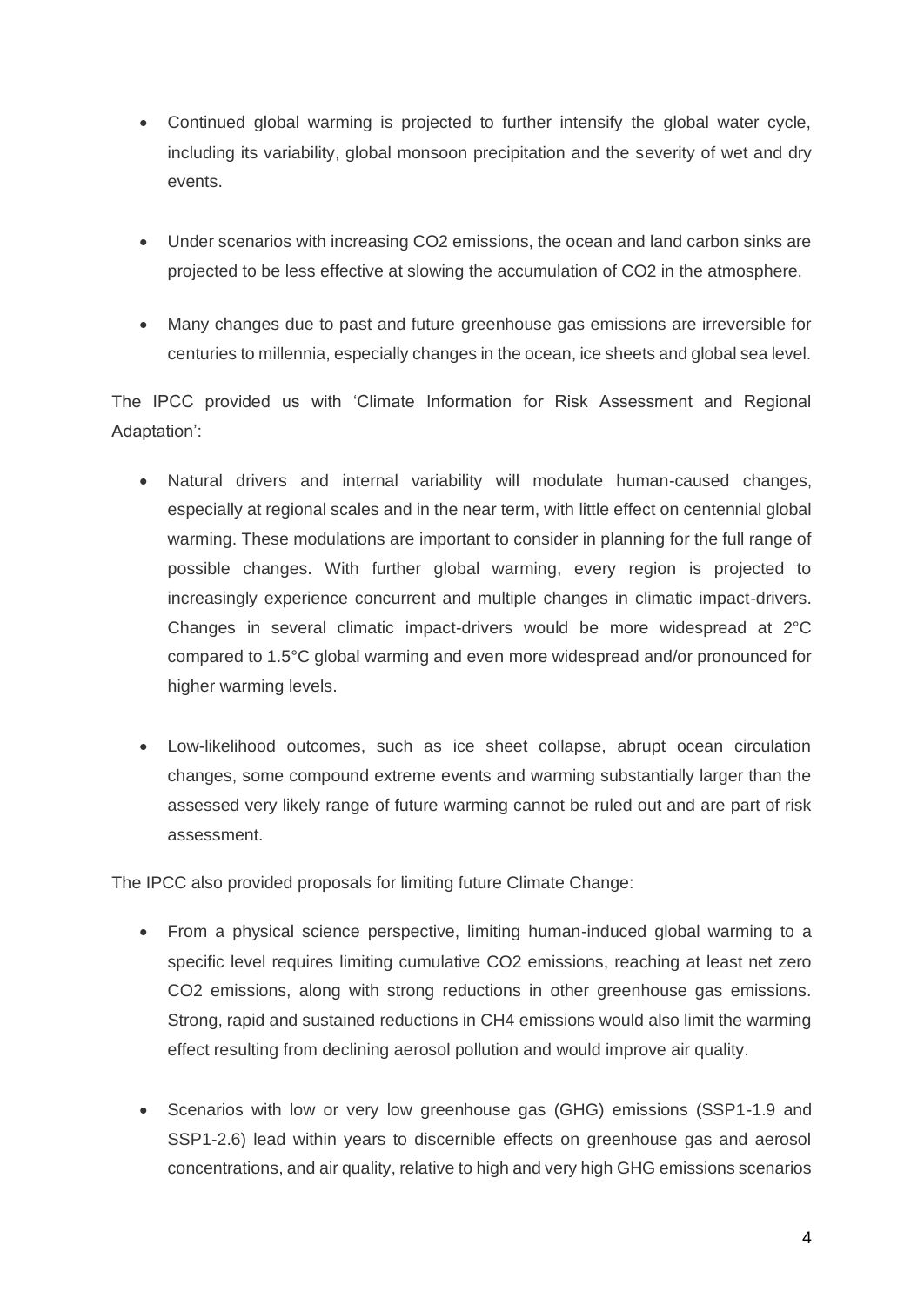(SSP3-7.0 or SSP5-8.5). Under these contrasting scenarios, discernible differences in trends of global surface temperature would begin to emerge from natural variability within around 20 years, and over longer time periods for many other climatic impactdrivers (high confidence).

Further reports from the IPCC have been leaked but not yet published, highlighting that "the character of economic development produced by the nature of capitalist society … [is] ultimately unsustainable."<sup>2</sup> Delaying measures or relying on unproven technologies rather than sharp limitations or undoing of capitalist growth only threaten the future of the planet.

### B. The NDC Synthesis Report

On 17 September 2021, UN Climate Change published a synthesis of climate action plans as communicated in countries' Nationally Determined Contributions (NDCs).<sup>3</sup> The NDC Synthesis report indicates that while there is a clear trend that greenhouse gas emissions are being reduced over time, nations must urgently redouble their climate efforts if they are to prevent global temperature increases beyond the Paris Agreement's goal of well below 2C – ideally 1.5C – by the end of the century.

The Synthesis Report was requested by Parties to the Paris Agreement to assist them in assessing the progress of climate action ahead of the UN Climate Change Conference (COP26) this November in Glasgow, Scotland.

The report includes information from all 191 Parties to the Paris Agreement based on their latest NDCs available in the interim NDC registry as at 30 July 2021, including information from 86 updated or new NDCs submitted by 113 Parties.<sup>4</sup> The new or updated NDCs cover about 59% of Parties to the Paris Agreement and account for about 49% of global GHG emissions.

For the group of 113 Parties with new or updated NDCs, greenhouse gas emissions are projected to decrease by 12% in 2030 compared to 2010. This is a step towards the reductions identified by the Intergovernmental Panel on Climate Change (IPCC), which estimated that limiting global average temperature increases to 1.5C requires a reduction of CO2 emissions

<sup>&</sup>lt;sup>2</sup> See https://mronline.org/2021/08/23/leaked-report-of-the-ipcc-reveals-that-the-growth-model-ofcapitalism-is-unsustainable

<sup>&</sup>lt;sup>3</sup> See https://unfccc.int/sites/default/files/resource/cma2021\_08\_adv\_1.pdf and

https://unfccc.int/process-and-meetings/the-paris-agreement/nationally-determined-contributionsndcs/nationally-determined-contributions-ndcs

<sup>4</sup> https://www4.unfccc.int/sites/ndcstaging/Pages/Home.aspx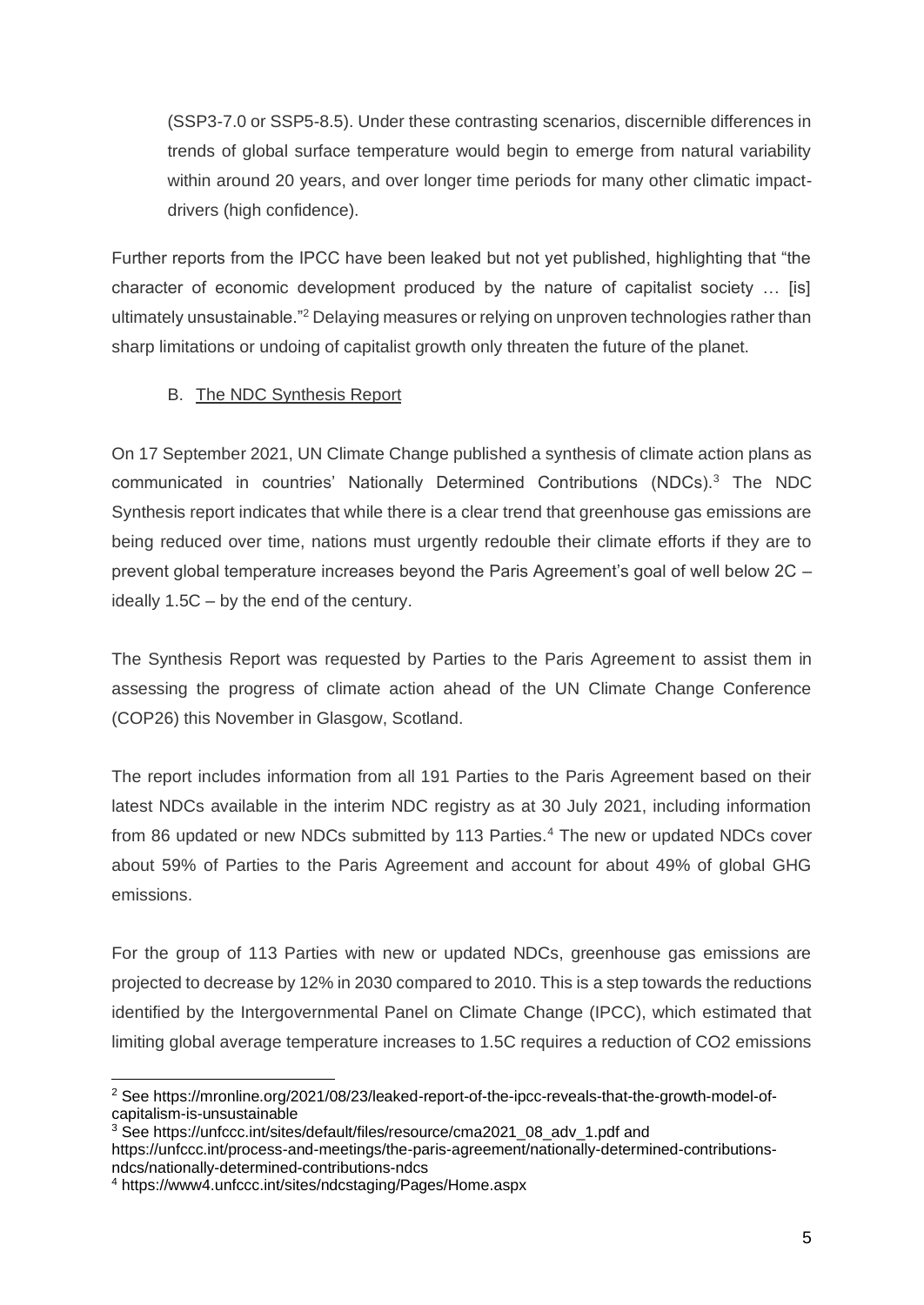of 45% in 2030 or a 25% reduction by 2030 to limit warming to 2C. Within the group of 113 Parties, 70 countries indicated carbon neutrality goals around the middle of the century. This goal could lead to even greater emissions reductions, of about 26% by 2030 compared to 2010. Despite some progress, the evidence remains clear that we need an emergency response by the international community akin to the response to the Covid Crisis.

# Adopting an Indigenous Peoples' worldview and solutions to the Climate and Biodiversity Crisis

IADL believes that Nature has rights in line with the Cochabamba Universal Declaration on the Rights of Mother Earth.<sup>5</sup> This Declaration was presented to the UN General Assembly in conjunction with deliberations on Living in Harmony with Nature. However, the Declaration was merely 'noted' so the IADL believes that it should be ratified by all States Parties, as such indigenous eco-centric, synergistic, and harmonious worldviews hold solutions to the climate crisis.

IADL recognises that our ecosystems – including trees, oceans, animals, mountains – have rights just as human beings have rights. Rights of Nature is about balancing what is good for human beings against what is good for other species, and what is good for the planet as a world. It is the holistic recognition that all life, all ecosystems on our planet are deeply intertwined. It is opposed to a Eurocentric view that sees rights to commodities rather than a duty and relationship with nature from people. Although the adoption by the UN Human Rights Council on 8 October 2021 of a resolution recognising the human right to a safe, clean, healthy and sustainable environment is a positive step, it is imperative that international and domestic legal frameworks also fully recognise the inherent Rights of Nature.<sup>6</sup>

Indeed, rather than treating nature as property under the law, the Rights of Nature concept acknowledges that nature in all its life forms has the right to exist, persist, maintain and regenerate its vital cycles. And we – the people – should have the legal authority and responsibility to enforce these rights on behalf of ecosystems. The ecosystem itself should be named as the injured party, with its own legal standing rights, in cases alleging rights violations.

<sup>5</sup> https://pwccc.wordpress.com/programa/

<sup>6</sup> https://documents-dds-ny.un.org/doc/UNDOC/LTD/G21/270/15/PDF/G2127015.pdf?OpenElement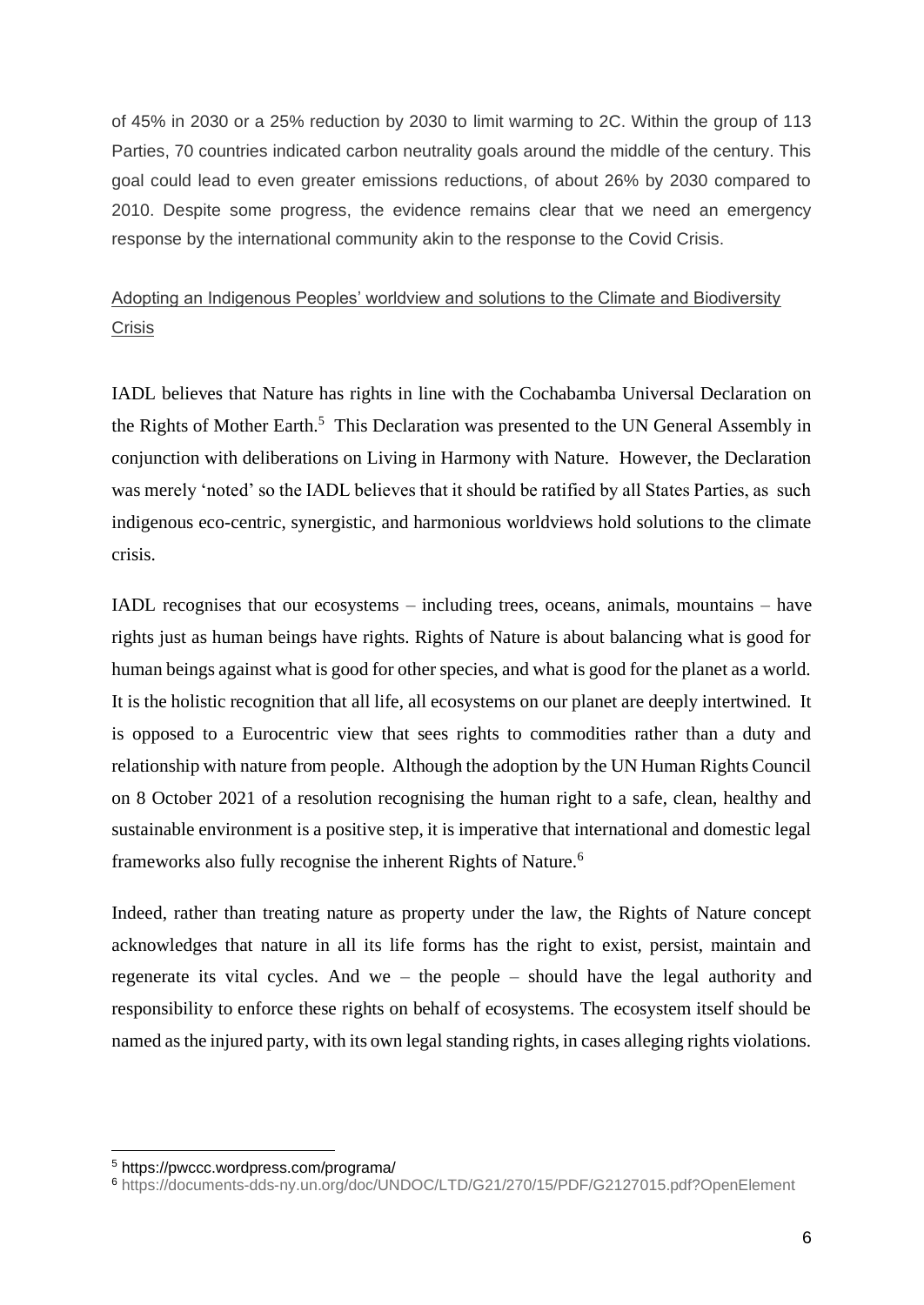Furthermore, in 2019 a number of small island states, including Vanuatu, raised ecocide as an issue for 'serious consideration' at the ICC's annual assembly of states parties. On 22 June 2021 there was an historic agreement reached on a refined definition of ecocide, stating that it is "*unlawful or wanton acts committed with knowledge that there is a substantial likelihood of severe and widespread or long term damage to the environment being caused by those acts*."<sup>7</sup> This definition was forged by a panel of international jurists, including Elisabeth Dior Fall Sow from the UN.

The Rome Treaty and Statute in 1998 was intended to include ecocide as the 5th international crime against the peace alongside genocide, to be prosecuted at the newly established International Criminal Court in The Hague. However, vested national interests prevented this. Since then, many nations have signed up to this proposal, which alerts the world to the criminal nature of the attack on the planet's climate, resources and environment, especially impacting Indigenous Peoples in the Global South and in parts of the Global North, such as the United States and Canada. The IADL believes that, as per the ICC Report, it is beyond doubt that time is running out and adopting the crime of ecocide will demonstrate that climate change and biodiversity loss is being taken seriously by States Parties, and that this requires legal sanctions as part of the armoury challenging exploitation and desecration. At the same time, we warn against the attempts of some parties in the global North to utilise such legal tools to enforce the de-development of the global South rather than holding accountable precisely those parties responsible for the climate crisis and the plunder of the resources of nature and the world. Such attempts - for example, efforts to prosecute Venezuelan leaders while leaving Canadian mining corporations running rampant throughout the region and U.S. promulgators of unilateral coercive measures impoverishing the Venezuelan economy untouched - only lend discredit to this legal approach.

### International Response to the Covid Crisis<sup>8</sup>

In 2020 COVID-19 affected almost all countries and potentially infected more than 50 million people around the world. It has governments operating in a context of radical uncertainty, and faced with difficult trade-offs given the health, economic and social challenges it raises. By spring 2021, more than half of the world's population had experienced a lockdown with strong

<sup>7</sup> https://www.stopecocide.earth/legal-definition

<sup>8</sup> https://www.oecd.org/coronavirus/policy-responses/the-territorial-impact-of-covid-19-managing-thecrisis-across-levels-of-government-d3e314e1/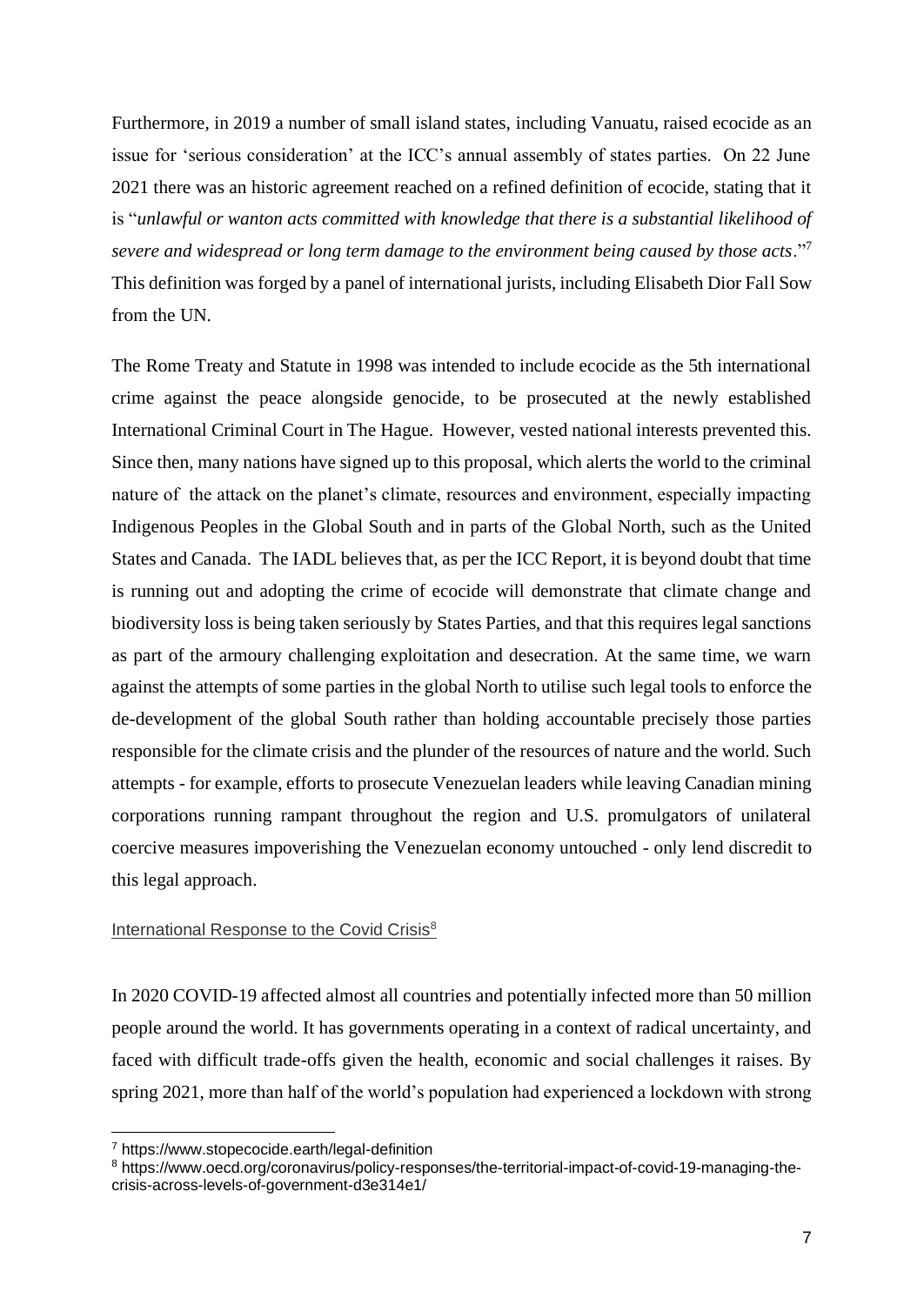containment measures. Beyond the health and human tragedy of the coronavirus, it is now widely recognised that the pandemic triggered the most serious economic crisis since World War II. Many economies will not recover their 2019 output levels until 2022 at the earliest.<sup>9</sup> A rebound of the epidemic in autumn 2021 is increasing the uncertainty. The nature of the crisis is unprecedented: beyond the short-term repeated health and economic shocks, the long-term effects on the lives of people around the world may be long-lasting. The COVID crisis has massively accelerated some pre-existing trends, in particular digitalisation and the dominance of platform capitalism, including precarious labour and "Big Tech" monopolies. It has shaken the world, setting in motion waves of change with a wide range of possible trajectories.<sup>10</sup>

There is a strong territorial dimension to the COVID-19 crisis. Subnational governments – regions and municipalities – are at the frontline of the crisis management and recovery, and confronted by COVID-19's asymmetric health, economic, social and fiscal impact – within countries but also among regions and local areas. For example, the health of populations in some regions is more affected than in others. Large urban areas have been hard hit, but within them deprived areas are more strongly affected than less deprived ones. Over the past 18 months, the health impact has spread towards less populated regions in some countries. In the United States for instance, the highest increase in the number of deaths occurring in October 2021 were in the rural counties not adjacent to a metropolitan area. The various risks vary greatly depending on where one lives and IADL remains concerned about the unequal distribution of vaccines to the Global South. This regionally differentiated impact calls for a territorial approach to policy responses on the health, economic, social, fiscal fronts, and for very strong inter-governmental coordination. The scarcity/abundance of vaccines in certain countries is evident and follows existing power and privilege pathways within the Global North.

Many governments at all levels have reacted quickly, applying a place-based approach to policy responses, and implementing national and subnational measures for in response to the COVID-19 crisis:

<sup>9</sup> https://www.oecd.org/coronavirus/policy-responses/the-territorial-impact-of-covid-19-managing-thecrisis-across-levels-of-government-d3e314e1/

<sup>&</sup>lt;sup>10</sup> OECD (2020), Strategic foresight for the COVID-19 crisis and beyond: Using futures thinking to design better public policies, OECD Publishing, http://www.oecd.org/coronavirus/policyresponses/strategic-foresight-for-the-covid-19-crisis-and-beyond-using-futures-thinking-to-designbetter-public-policies-c3448fa5/.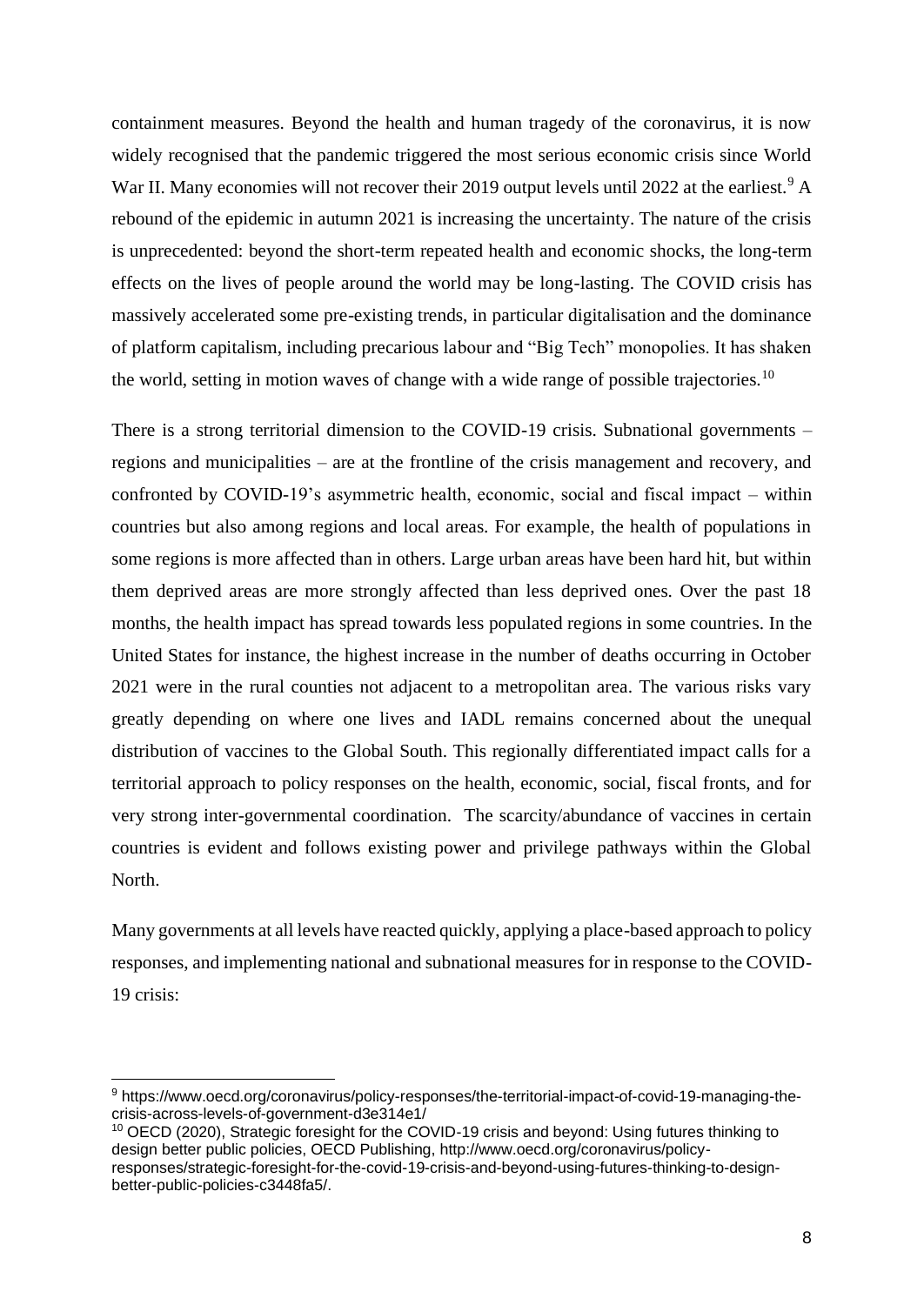- On the health front, many countries are adopting differentiated territorial approaches, for example on policies surrounding masks or lockdowns.
- On the socio-economic front, governments are providing massive fiscal support to protect firms, households and vulnerable populations. They have spent more than USD 12 trillion globally since March 2020. Many countries, and the EU, have reallocated public funding to crisis priorities, supporting health care, SMEs, vulnerable populations and regions particularly hit by the crisis. In addition, more two thirds of OECD countries have introduced measures to support subnational finance – on the spending and revenue side – and have relaxed fiscal rules.
- Many governments announced large investment recovery packages already much larger than those adopted in 2008 – focusing on public investment. These investment recovery packages prioritise three areas: strengthening health systems; (ii) digitalisation; (iii) accelerating the transition to a carbon neutral economy.

# The Fossil Fuel Non-Proliferation Treaty

The Fossil Fuel Non-Proliferation Treaty Initiative is spurring international cooperation to end new development of fossil fuels, phase out existing production within the agreed climate limit of 1.5°C and develop plans to support workers, communities and countries dependent on fossil fuels to create secure and healthy livelihoods.<sup>11</sup> Cities such as Vancouver and Barcelona have already endorsed the Treaty with more considering motions to endorse. Hundreds of organisations representing thousands more individuals join the call for world leaders to stop fossil fuel expansion.

Over two thousand academics across disciplines and from 81 countries have delivered a letter demanding a Fossil Fuel Non-Proliferation Treaty to manage a global phase out of coal, oil and gas to governments gathering at the UN General Assembly (September 14-30, 2021).

In the open letter, the academics recognise that the burning of coal, oil and gas is the greatest contributor to climate change – responsible for almost 80% of carbon dioxide emissions since

<sup>11</sup> https://fossilfueltreaty.org/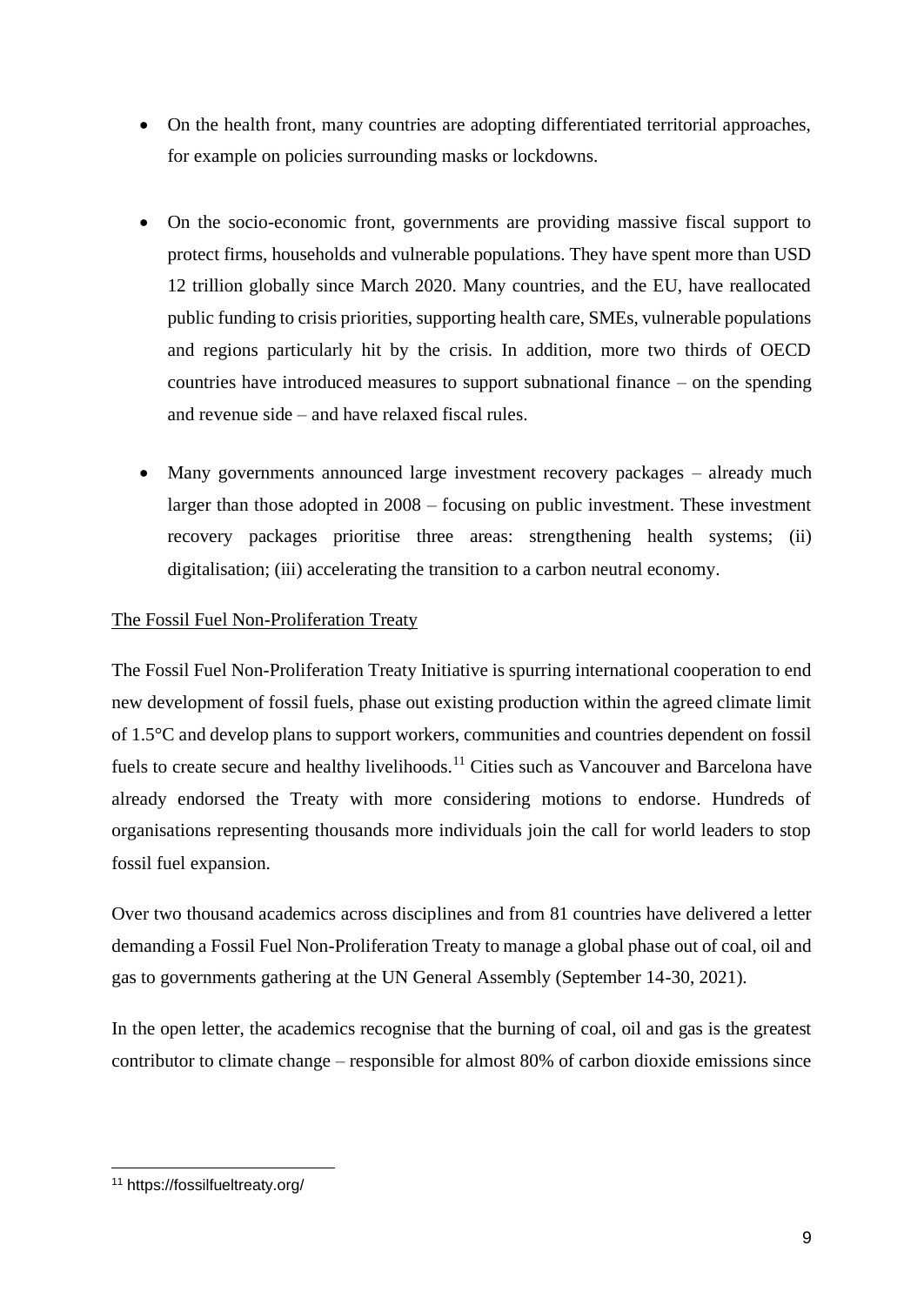the industrial revolution. Furthermore, they note that, "air pollution caused by fossil fuels was responsible for almost 1 in 5 deaths worldwide in 2018."

Despite this, national governments, including the COP26 hosts themselves, plan to expand fossil fuel production at levels that would result in around 120 percent more emissions than what is in keeping with the Paris Agreement target of 1.5ºC of warming. Endorsed by 14 cities and sub-national governments, over 132,000 individuals including 2,185 scientists and academics from 81 countries, and over 700 organisations.<sup>12</sup>

This letter is worth reproducing in full:

*We, the undersigned, call on governments around the world to adopt and implement a Fossil Fuel Non-Proliferation Treaty, as a matter of urgency, to protect the lives and livelihoods of present and future generations through a global, equitable phase out of fossil fuels in line with the scientific consensus to not exceed 1.5ºC of warming.*

*The fossil fuel system and its impacts are global and require a global solution. We call on governments to urgently commence negotiations to develop, adopt and implement a Fossil Fuel Non-Proliferation Treaty laying out a binding global plan to:*

- *End new expansion of fossil fuel production in line with the best available science as outlined by the Intergovernmental Panel on Climate Change (IPCC) and the United Nations Environment Programme;*
- *Phase out existing production of fossil fuels in a manner that is fair and equitable, taking into account the respective dependency of countries on fossil fuels, and their capacity to transition;*
- *Invest in a transformational plan to ensure 100% access to renewable energy globally, support fossil fuel-dependent economies to diversify away from fossil fuels, and enable people and communities across the globe to flourish through a global just transition.*

<sup>&</sup>lt;sup>12</sup> For the full list, see fossilfueltreaty.org.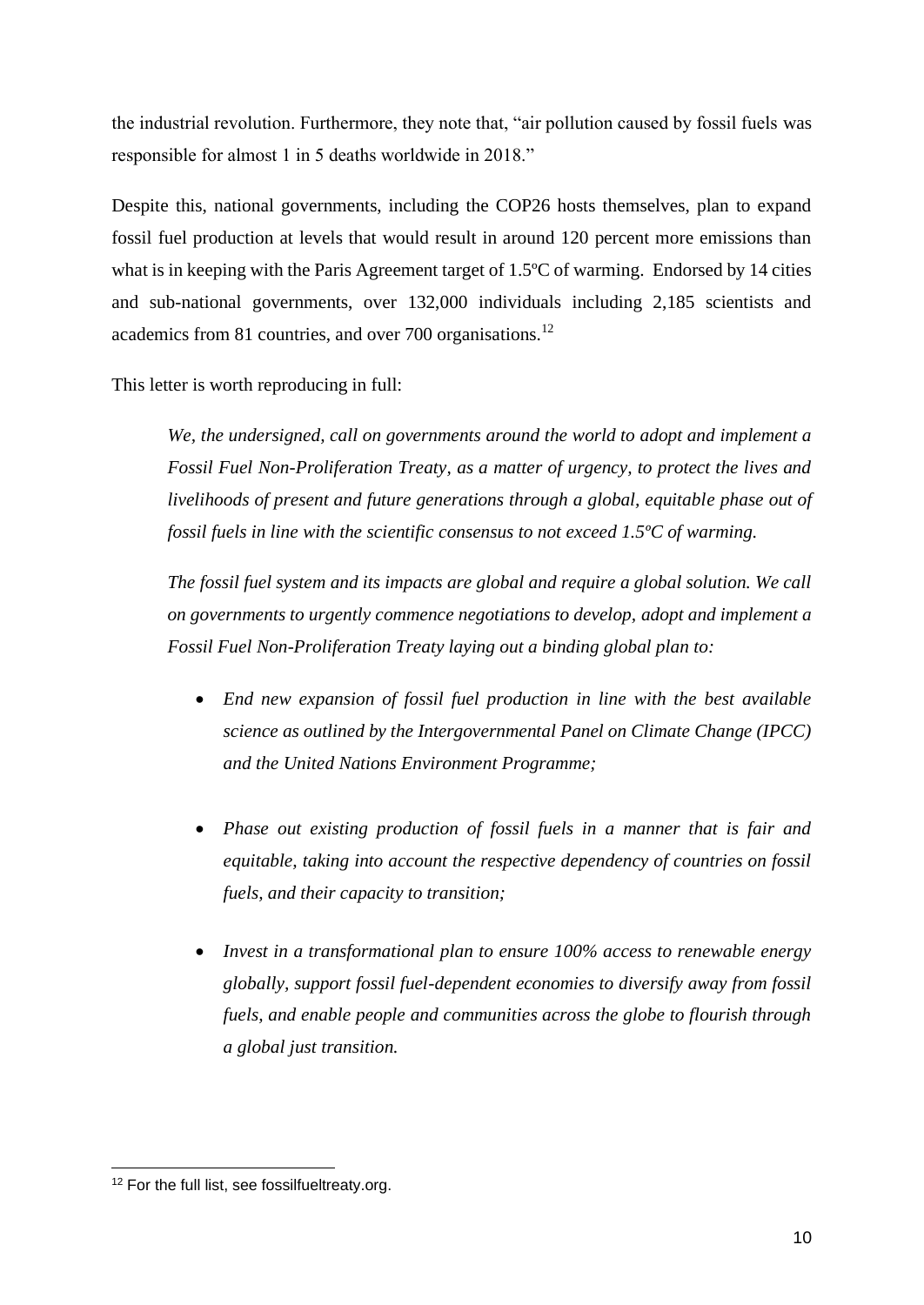- *The scientific consensus is clear that human activities are primarily responsible for global climate change, and that the climate crisis now represents the greatest threat to human civilization and nature.*<sup>13</sup> *The burning of fossil fuels – coal, oil, and gas – is the greatest contributor to climate change, responsible for almost 80% of carbon dioxide emissions since the industrial revolution.*<sup>14</sup>
- *To keep warming to below the temperature goal of 1.5ºC, as reflected in the scientific literature and the IPCC's special report on 1.5ºC, global greenhouse gas emissions need to be at least 45% lower globally by 2030.*<sup>15</sup>

*According to the most recent Production Gap Report, this requires an average decline in fossil fuel production of at least 6% per year between 2020-2030. However, the fossil fuel industry is planning to increase production by 2% per year. It is vital that the global transition towards a zero carbon world is equitable, based on countries' fair share of expected climate action, their historical contribution to climate change and their capacity to act.<sup>16</sup> This means richer countries must reduce production of fossil fuels at a faster rate than poorer countries that require greater support to transition, including through the redirection of finance and subsidies from fossil fuels to renewable energy.*

*In addition to climate impacts, new research shows that the air pollution caused by fossil fuels was responsible for almost 1 in 5 deaths worldwide in 2018.<sup>17</sup> These significant health and environmental impacts are derived from the extracting, refining, transporting and burning of fossil fuels and are often borne by vulnerable and marginalised communities. At the same time, centralized, fossil fuel-generated energy* 

<sup>&</sup>lt;sup>13</sup> World Economic Forum, "The Global Risks Report 2020," Insight Report (World Economic Forum; Marsh & McLennan; Zurich Insurance Group; National University of Singapore; Oxford Martin School; Wharton Risk Management and Decision Processes Center, University of Pennsylvania, 2020); IPCC, "Summary for Policymakers," in Global Warming of 1.5°C. An IPCC Special Report on the Impacts of Global Warming of 1.5°C above Pre-Industrial Levels and Related Global Greenhouse Gas Emission Pathways, in the Context of Strengthening the Global Response to the Threat of Climate Change, Sustainable Development, and Efforts to Eradicate Poverty (World Meteorological Organization, Geneva, Switzerland, 2018).

<sup>14</sup> Global Carbon Project (2020) "Supplemental data of Global Carbon Budget 2020 (Version 1.0)" [Data set]. From Friedlingstein et al (2020) "Global Carbon Budget 2020." Earth System Science Data, 12 (4): 3269-3340.

<sup>&</sup>lt;sup>15</sup> IPCC, above note 9.

<sup>&</sup>lt;sup>16</sup> SEI et al., "The Production Gap: The Discrepancy between Countries' Planned Fossil Fuel Production and Global Production Levels Consistent with Limiting Warming to 1.5°C or 2°C," 2019; International Energy Agency, CO2 Emissions from Fuel Combustion 2018, OECD, 2018.

<sup>&</sup>lt;sup>17</sup> Vohra K. et al (2021) "Global mortality from outdoor fine particle pollution generated by fossil fuel combustion: Results from GEOS-Chem." Environmental Research, 195: 110754.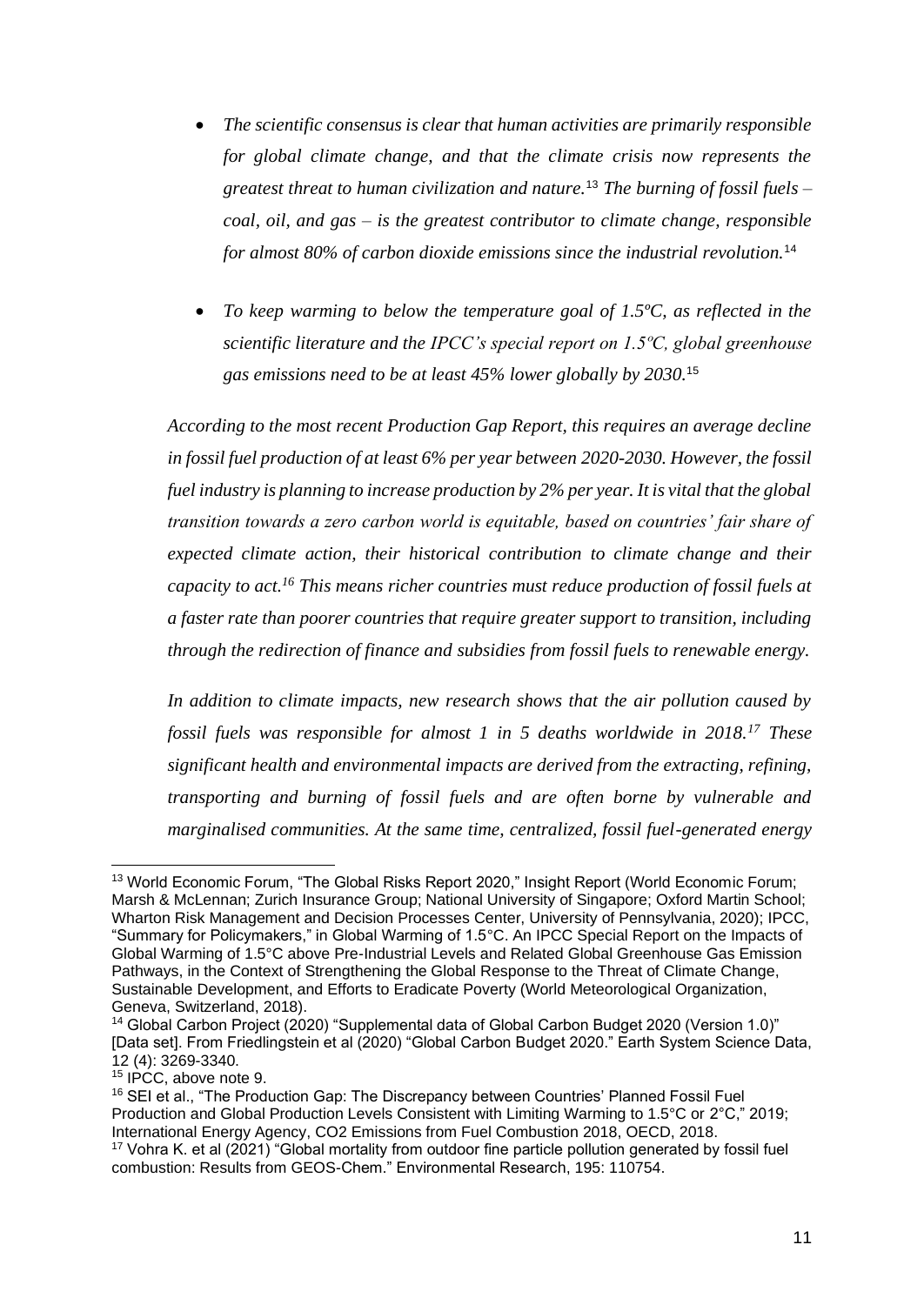*often concentrates power and wealth into the hands of a select few, bypassing the communities in which extraction occurs.<sup>18</sup>*

*The current dominant approach to tackling climate change focuses on policies that restrict greenhouse gas emissions and the demand for fossil fuels, for example by fostering the growth of substitutes for fossil fuels such as renewable energy and electric vehicles.<sup>19</sup> But there has been limited focus on policies aimed at constraining the production and supply of fossil fuels at the source.*

*Yet efforts to reduce demand for fossil fuels will be undermined if supply continues to grow. Continued production means either that fossil fuels will continue to be burnt for energy – pushing the world towards catastrophic global warming – or that the industry and countries reliant on fossil fuels will face massive stranded assets, stranded workers, and stranded economies, as government revenue streams currently relied on for development and public sector employment and essential public services evaporate.*

*While the Paris Agreement lays an important foundation for action on the demand-side of the equation, without international cooperation and policy processes focusing on the supply of fossil fuels, countries will continue to overshoot their already insufficient emissions targets.<sup>20</sup>*

*Given the significant historical contribution of fossil fuels to climate change, and the industry's continuing expansion plans, we are calling for a solution commensurate with the scale of the problem. Phasing down coal, oil and gas in line with 1.5ºC requires global cooperation, in a way that is fair, equitable and reflects countries' levels of dependence on fossil fuels, and capacities to transition. This, in turn, should be underpinned by financial resources, including technology transfer, to enable a just transition for workers and communities in developing countries and a decent life for all.*

 $18$  Burke M and Stephens J (2018) "Political power and renewable energy futures: a critical review." Energy Research & Social Science, 35: 78-93; LDC Renewable Energy and Energy Efficiency Initiative (2017) Framework.

<sup>&</sup>lt;sup>19</sup> Fergus Green and Richard Denniss (2018) "Cutting with both arms of the scissors: the economic and political case for restrictive supply-side climate policies." Climate Policy, 150: 73-87.

 $20$  Fergus Green and Richard Denniss (2018) "Cutting with both arms of the scissors: the economic and political case for restrictive supply-side climate policies." Climate Policy, 150: 73-87.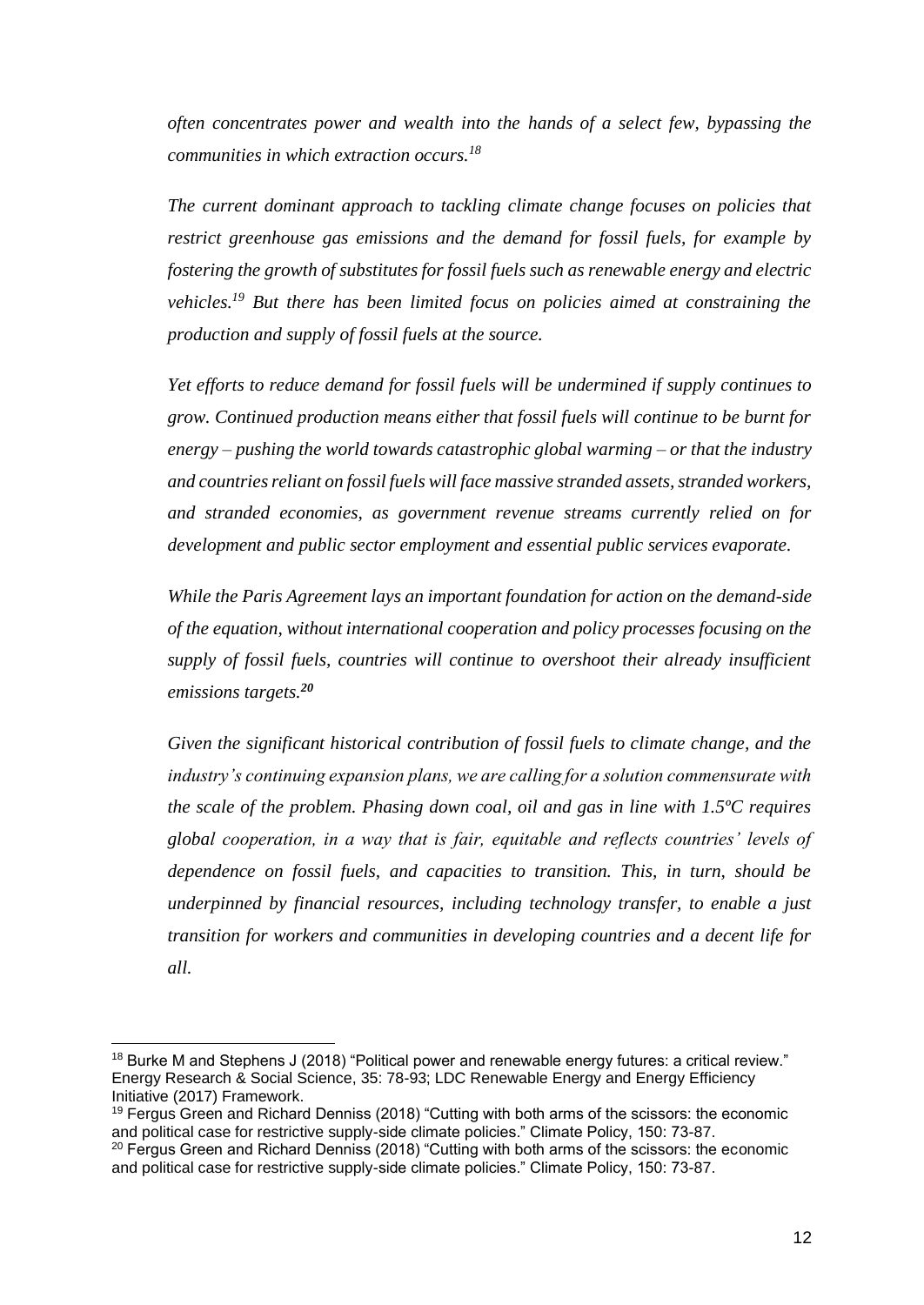*In this context, we add our voices to the call from civil society, youth leaders, Indigenous Peoples, faith institutions, cities and sub-national governments for a global treaty to address fossil fuels.*

#### IADL's demands

Ahead of COP 26, the IADL demands the States Parties achieve the following objectives:

1. Emergency action at a scale and at a pace commensurate with the action taken by states parties to the Covid Crisis, in line with the principle of common yet differentiated responsibilities.

2. No more fossil fuel extraction or false solutions like blue hydrogen or Carbon Capture and Storage.

3. Maintain the fight for 1.5 degrees or lower.

4. We need 'Real Zero' emission targets, not 'Net Zero' targets premised on future extraction.

5. States Parties should sign a Fossil Fuel Non-Proliferation Treaty.

6. Rejection of Carbon Markets and the associated 'carbon colonialism'.

7. Start the Justice Transition now with a sense of urgency to address the climate and biodiversity emergency.

8. Global Climate Justice: reparations and redistribution to indigenous communities and the Global South. Hydrocarbon exporters like Bolivia, Venezuela and Trinidad and Tobago are perhaps uniquely vulnerable and require reparations for centuries of unjust extraction imposed upon them by the North.

9. Fair share of effort from all rich countries.

10. Cancel the debts of Global South by all creditors. These onerous debts are a primary barrier to the Global South, especially as reparations are an economic, political and moral necessity.

11. Grant-based climate finance for the Global South.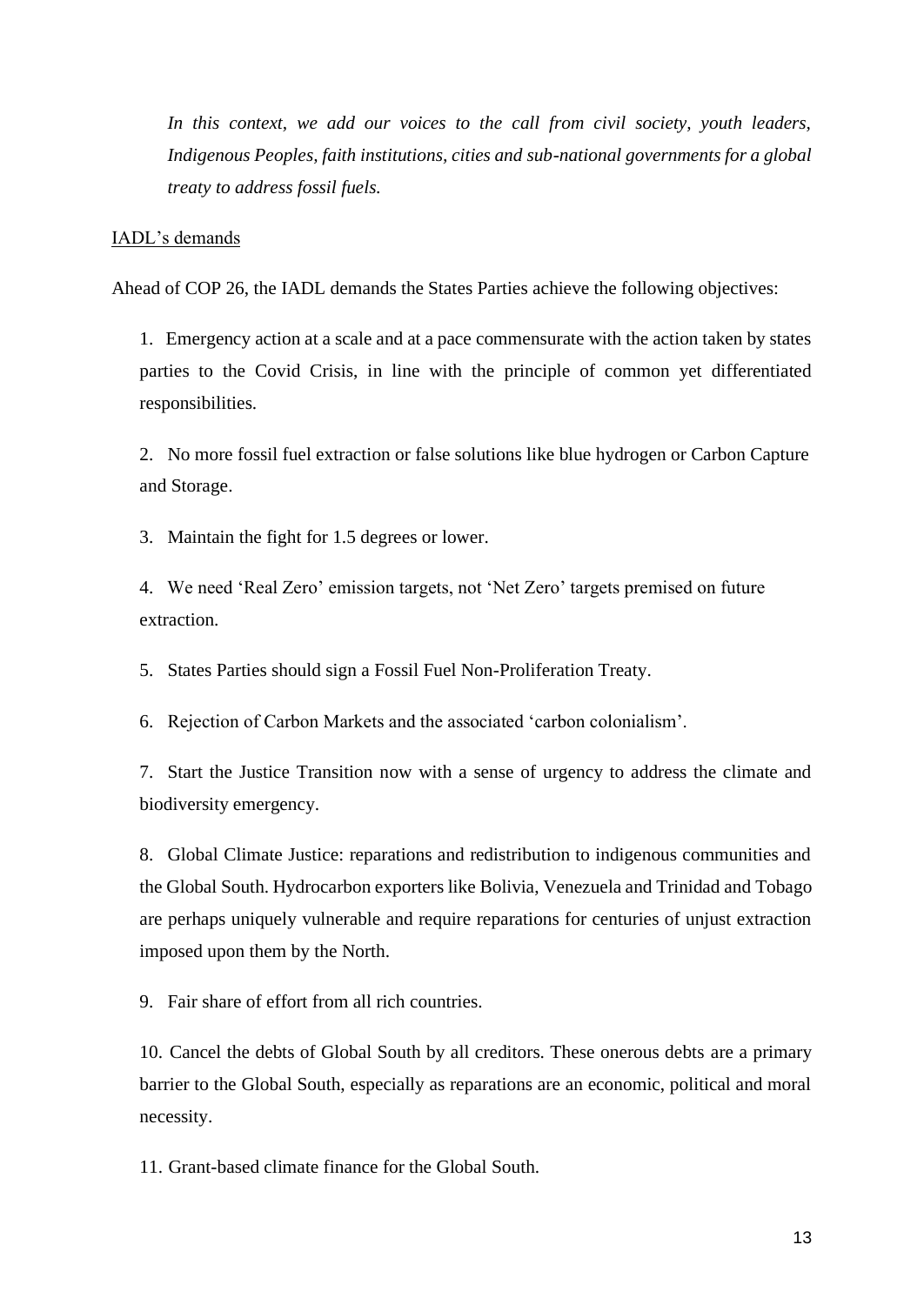12. Reparations for the loss and damage already happening in the Global South and indigenous communities. In 2010, Bolivia proposed a 6% transfer of OECD GDP on an annual basis from the global North to the global South as a floor for climate debt reparations. This is only a floor and not a ceiling, as climate debt is but one portion of the overall ecological debt and colonial debt owed to the Global South.<sup>21</sup>

13. End nuclear energy plans and proliferation of nuclear weapons.

14. Eliminate and dismantle the military industrial complexes of world powers, especially the permanent members of the UN and the other countries with nuclear arsenals or submarines powered by nuclear weapons as proposed in the AUKUS agreement between the UK, US and Australia. The military interventions and invasions promulgated by these powers have visited broader destruction and devastation - including ecological devastation - upon the peoples of the world, forcing other nations to develop their militaries in order to defend themselves from these powers.

15. We need emergency action to stop catastrophic climate change. Global temperature rise must be limited to 1.5°C– anything above this means that climate change is no longer just disastrous, but catastrophic. Even if governments claim this is their target, current plans don't put us anywhere near on track to achieve this.

16. It's also not just about the number, it's also about how we get there. The multiple crises we face are not going to be solved with more exploitation of people and the planet, and 'cooking the books.' Current government and corporation targets of 'Net Zero' do not mean zero emissions. Instead, they want to continue polluting while covering it up with 'carbon offsets'. We need commitments and action to achieve Real Zero. That also means no new fossil fuel investments and infrastructure at home or abroad, and saying no to Carbon Markets, and banking on risky unproven technologies that allow countries and corporations to continue polluting. No to mass afforestation schemes without community consultation and approval, "half-Earth" so-called conservation reserves at the expense of Global South peasants and Indigenous people, interventions in nutrition and reproduction in the Global South, and other unproven technologies that come at the expense of the South rather than as repayment of climate debt.

<sup>21</sup> http://unfccc.int/files/meetings/ad\_hoc\_working\_groups/lca/application/pdf/bolivia\_awglca10.pdf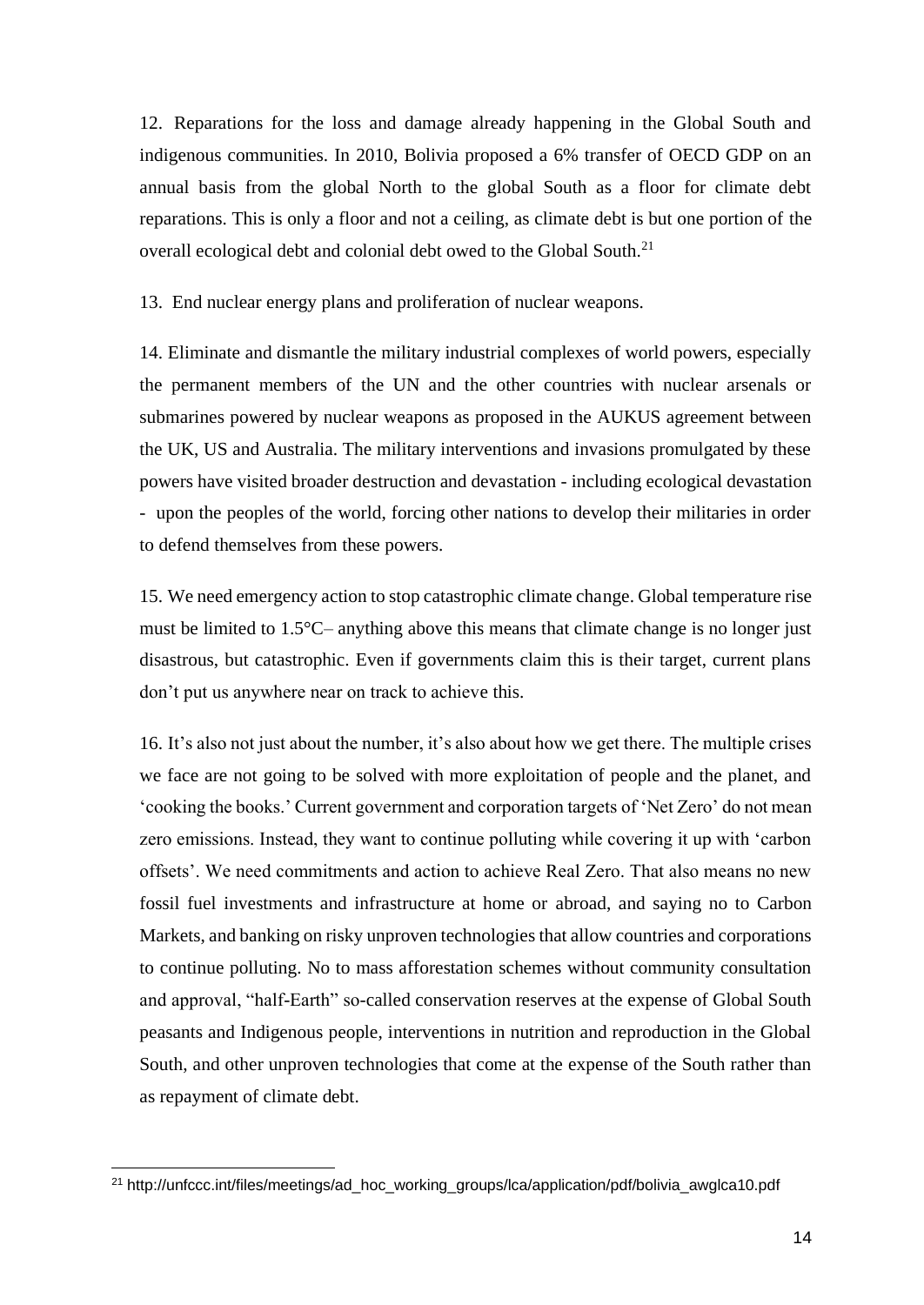17. We call for accelerated and strengthened implementation of the Convention on the Elimination of All Forms of Discrimination against Women, Security Council Resolution 1325, and all other relevant legal instruments and treaties, as well as Agenda 2030, especially Sustainable Development Goal #5. This will help ensure that the disproportionate influence of climate change on women is addressed.

18. Human rights commitments contained in the Convention on the Rights of the Child<sup>22</sup> and the Paris Agreement make clear that States have affirmative obligations to take action to protect the rights and best interests of the child from the actual and foreseeable adverse effects of climate change. Failure to take adequate steps to prevent children from suffering foreseeable climate-related human rights harms breaches these obligations. Therefore, IADL believes that States must:

- Ensure climate mitigation and adaptation measures are the product of participatory, evidence-based decision-making processes that take into account the ideas and best interests of children as expressed by children themselves;
- Take ambitious measures to minimize the future negative impacts of climate change on children by limiting global warming to no more than 1.5 degrees Celsius above pre-industrial levels; and
- Focus adaptation measures on protecting those children most vulnerable to the impacts of climate change.
- 20. Implementation of the Framework Principles on the Environment and Human Rights.<sup>23</sup>

21. International recognition of the law of ecocide.

22. Rights of Nature should be recognised in all jurisdictions of the States Parties, as suggested by the UN General Assembly's Resolution on Harmony With Nature in December  $2019.<sup>24</sup>$ 

<sup>22</sup> https://www.unicef.org/child-rights-convention

<sup>23</sup> https://www.ohchr.org/en/issues/environment/srenvironment/pages/frameworkprinciplesreport.aspx

<sup>&</sup>lt;sup>24</sup> https://www.un.org/pga/74/wp-content/uploads/sites/99/2020/02/A\_RES\_74\_224\_E.pdf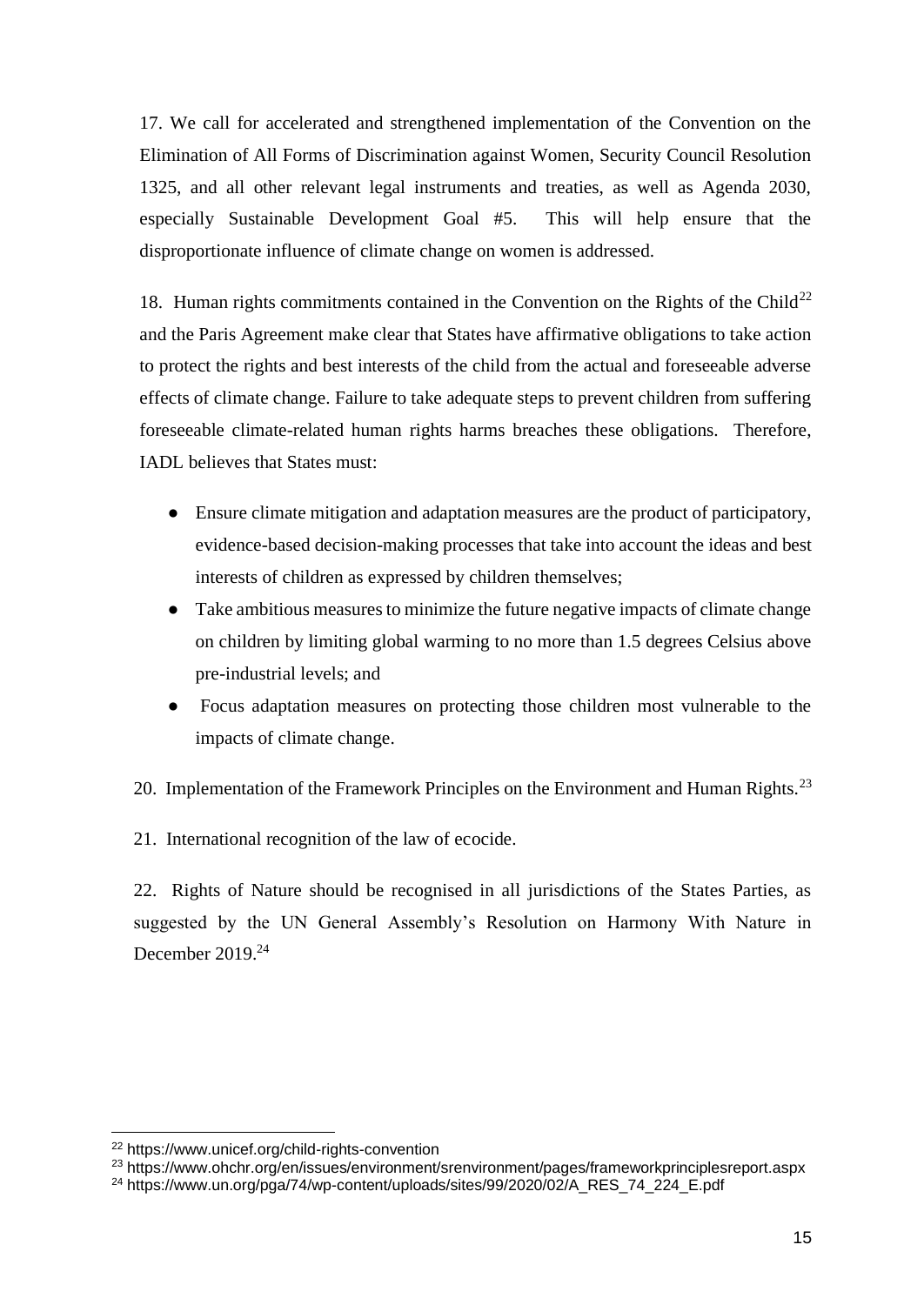23. States Parties should develop immigration policies which properly anticipate climate migration for climate 'refugees'<sup>25</sup> under the Geneva Convention or come to an international migration agreement that will deal with this issue at the scale that is necessary.<sup>26</sup>

24. There should be a justiciable right to food, as suggested by the work of the Office of the High Commissioner on Human Rights.<sup>27</sup>

25. There should be a justiciable right to water.<sup>28</sup> This is in line with Resolution  $64/292$ whereby the United Nations General Assembly explicitly recognised the human right to water and sanitation and acknowledged that clean drinking water and sanitation are essential to the realisation of all human rights. The Resolution calls upon States and international organisations to provide financial resources, help capacity-building and technology transfer to help countries, in particular developing countries, to provide safe, clean, accessible and affordable drinking water and sanitation for all.

26. We call for accelerated and strengthened implementation of the International Convention on the Elimination of All Forms of Racial Discrimination to ensure that the disproportionate influence of climate change on racialised groups is addressed in migrant communities in the Global North and Indigenous Peoples in the Global South.

### Conclusion

We need a Just Transition led by rural and urban workers and indigenous peoples – rewiring our system in a way that addresses injustices, poverty and inequalities. This means shifting away from the fossil fuel industry and investing in renewable energy to create decent unionised green jobs and services. Rewiring the system must centre and value care work and the protection and reproduction of nature, historically done by peoples of the Global South, rural people and indigenous people. This work is currently done predominantly by unpaid or underpaid women, migrants and people of colour - from health care to housework. But these new infrastructures and services can't only be built in the Global North with resource extraction and human rights abuses in the Global South. Local and global justice must be at the heart of

<sup>25</sup> https://www.theguardian.com/world/2020/aug/31/how-helpful-is-the-term-climate-refugee <sup>26</sup> [https://www.theguardian.com/environment/2020/sep/09/climate-crisis-could-displace-12bn-people-](https://www.theguardian.com/environment/2020/sep/09/climate-crisis-could-displace-12bn-people-by-2050-report-warns)

[by-2050-report-warns;](https://www.theguardian.com/environment/2020/sep/09/climate-crisis-could-displace-12bn-people-by-2050-report-warns) https://www.visionofhumanity.org/maps/ecological-threat-register/#/ <sup>27</sup> https://www.ohchr.org/En/Issues/ESCR/Pages/food.aspx

<sup>&</sup>lt;sup>28</sup> https://www.un.org/waterforlifedecade/human\_right\_to\_water.shtml